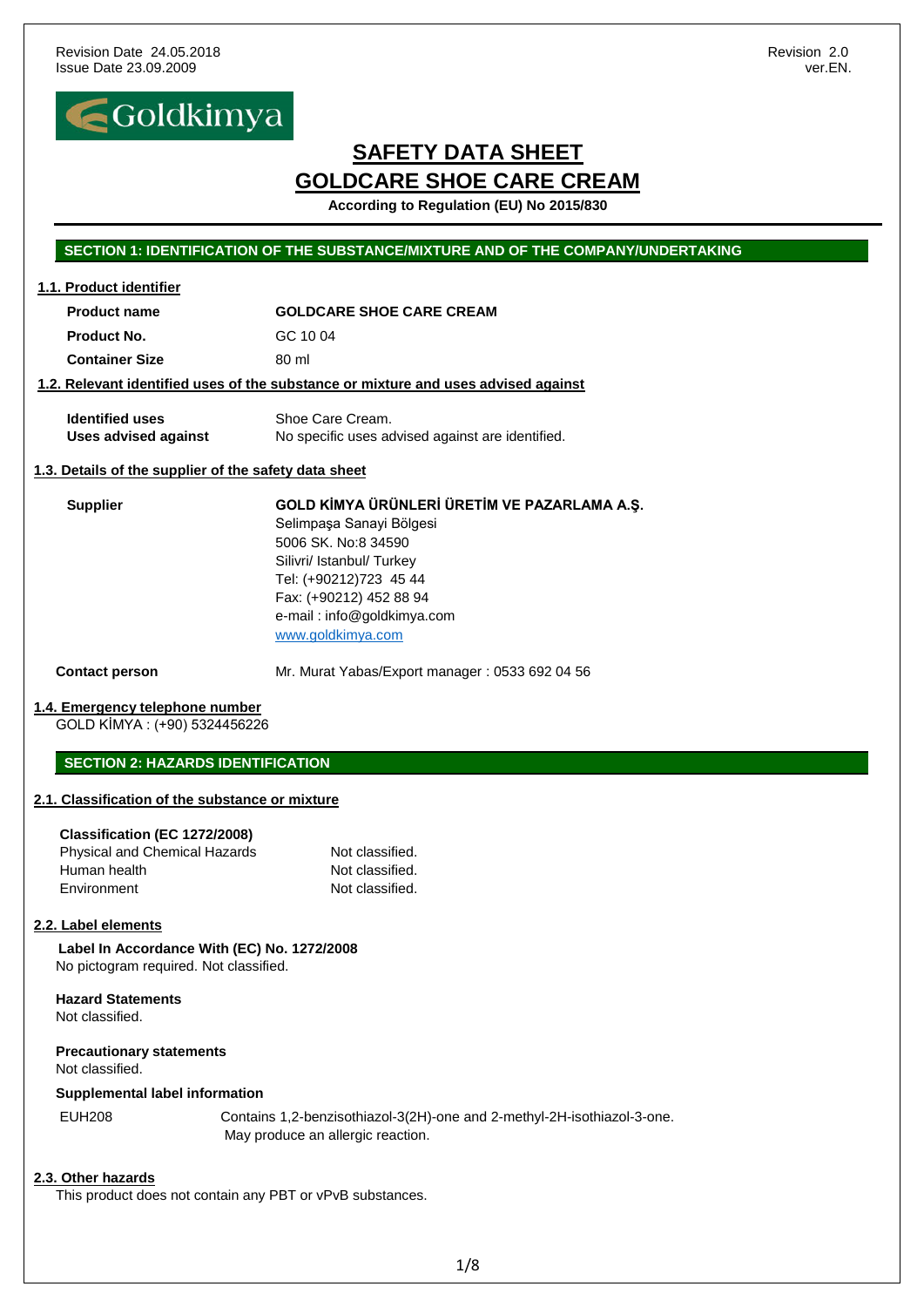

**According to Regulation (EU) No 2015/830**

## **SECTION 3: COMPOSITION/INFORMATION ON INGREDIENTS**

## **3.2. Mixtures**

| <b>Name</b>                                   | EC No.    | <b>CAS No.</b> | <b>Content</b> | <b>Classification</b><br>(EC 1272/2008)                                              |
|-----------------------------------------------|-----------|----------------|----------------|--------------------------------------------------------------------------------------|
| Alcohols, C16-18 and C18-unsatd., ethoxylated | 500-236-9 | 68920-66-1     | $< 5\%$        | Acute Tox. 4 - H302<br>Skin Irrit. 2 - H315<br>Eye Irrit. 2 - H319                   |
| Diethanolamine                                | 203-868-0 | $111 - 42 - 2$ | $< 1\%$        | Acute Tox. 4 - H302<br>Skin Irrit. 2 - H315<br>Eye Dam. 1 - H318<br>STOT RE 2 - H373 |

The Full Text for all Hazard Statements are Displayed in Section 16.

#### **Composition Comments**

The data shown are in accordance with the latest EC Directives.

## **SECTION 4: FIRST AID MEASURES**

### **4.1. Description of first aid measures**

#### **Inhalation**

Rinse nose and mouth with water. Get medical attention if any discomfort continues.

#### **Ingestion**

Never give liquid to an unconscious person. Rinse mouth thoroughly. Get medical attention if any discomfort continues.

#### **Skin contact**

Remove affected person from source of contamination. Remove contaminated clothing. Wash the skin immediately with soap and water. Get medical attention if any discomfort continues.

#### **Eye contact**

Remove victim immediately from source of exposure. Make sure to remove any contact lenses from the eyes before rinsing. Promptly wash eyes with plenty of water while lifting the eye lids. Continue to rinse for at least 15 minutes and get medical attention.

## **4.2. Most important symptoms and effects, both acute and delayed**

## **Inhalation**

Headache.

**Ingestion** Nausea, vomiting.

**Skin contact** May cause allergies.

**Eye contact** May cause temporary eye irritation.

## **4.3. Indication of any immediate medical attention and special treatment needed**

Treat Symptomatically.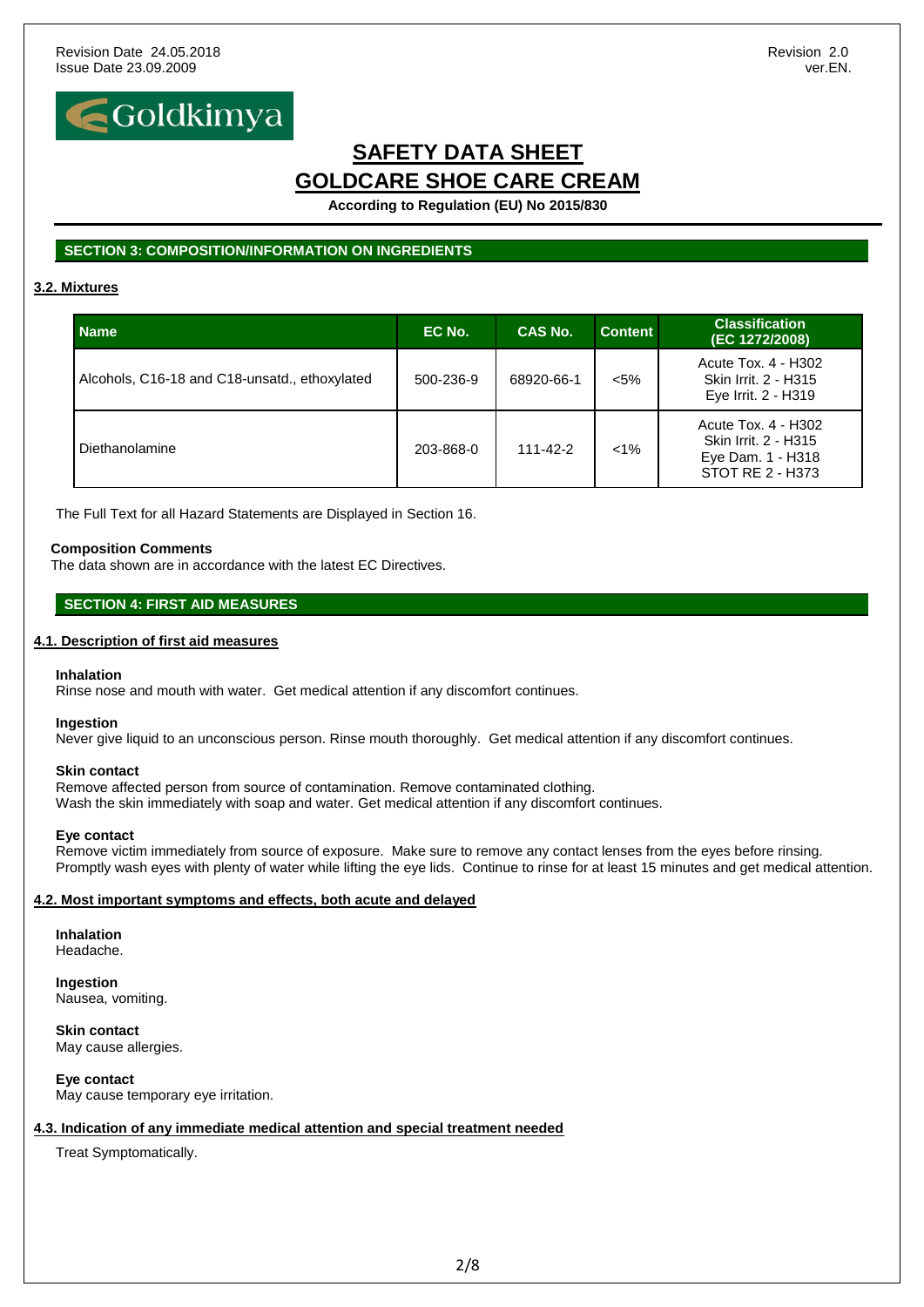

**According to Regulation (EU) No 2015/830**

## **SECTION 5: FIREFIGHTING MEASURES**

### **5.1. Extinguishing media**

#### **Extinguishing media**

This product is not flammable. Extinguish with foam, carbon dioxide, dry powder or water fog.

### **5.2. Special hazards arising from the substance or mixture**

#### **Specific hazards**

In case of fire, toxic gases may be formed. Carbon monoxide (CO). Carbon dioxide (CO2).

### **5.3. Advice for firefighters**

### **Special Fire Fighting Procedures**

Keep up-wind to avoid fumes. Move container from fire area if it can be done without risk. Keep run-off water out of sewers and water sources. Dike for water control.

#### **Protective equipment for fire-fighters**

Self contained breathing apparatus and full protective clothing must be worn in case of fire. Face mask, protective gloves and safety helmet.

## **SECTION 6: ACCIDENTAL RELEASE MEASURES**

#### **6.1. Personal precautions, protective equipment and emergency procedures**

Wear protective clothing as described in Section 8 of this safety data sheet. Avoid contact with skin and eyes.

#### **6.2. Environmental precautions**

Avoid discharge into water courses or onto the ground.

#### **6.3. Methods and material for containment and cleaning up**

Stop leak if possible without risk. Absorb in vermiculite, dry sand or earth and place into containers. Flush with plenty of water to clean spillage area. Do not contaminate water sources or sewer.

#### **6.4. Reference to other sections**

For personal protection, see section 8. See section 11 for additional information on health hazards. For waste disposal, see section 13.

## **SECTION 7: HANDLING AND STORAGE**

## **7.1. Precautions for safe handling**

Read and follow manufacturer's recommendations. Avoid contact with skin and eyes. Good personal hygiene is necessary. Wash hands and contaminated areas with water and soap before leaving the work site. Do not eat, drink or smoke when using the product. Observe good chemical hygiene practices. Protect against direct sunlight.

#### **7.2. Conditions for safe storage, including any incompatibilities**

Store in tightly closed original container in a dry, cool and well-ventilated place. Keep away from food, drink and animal feeding stuffs. Keep away from heat, sparks and open flame. Keep out of the reach of children.

## **7.3. Specific end use(s)**

The identified uses for this product are detailed in Section 1.2.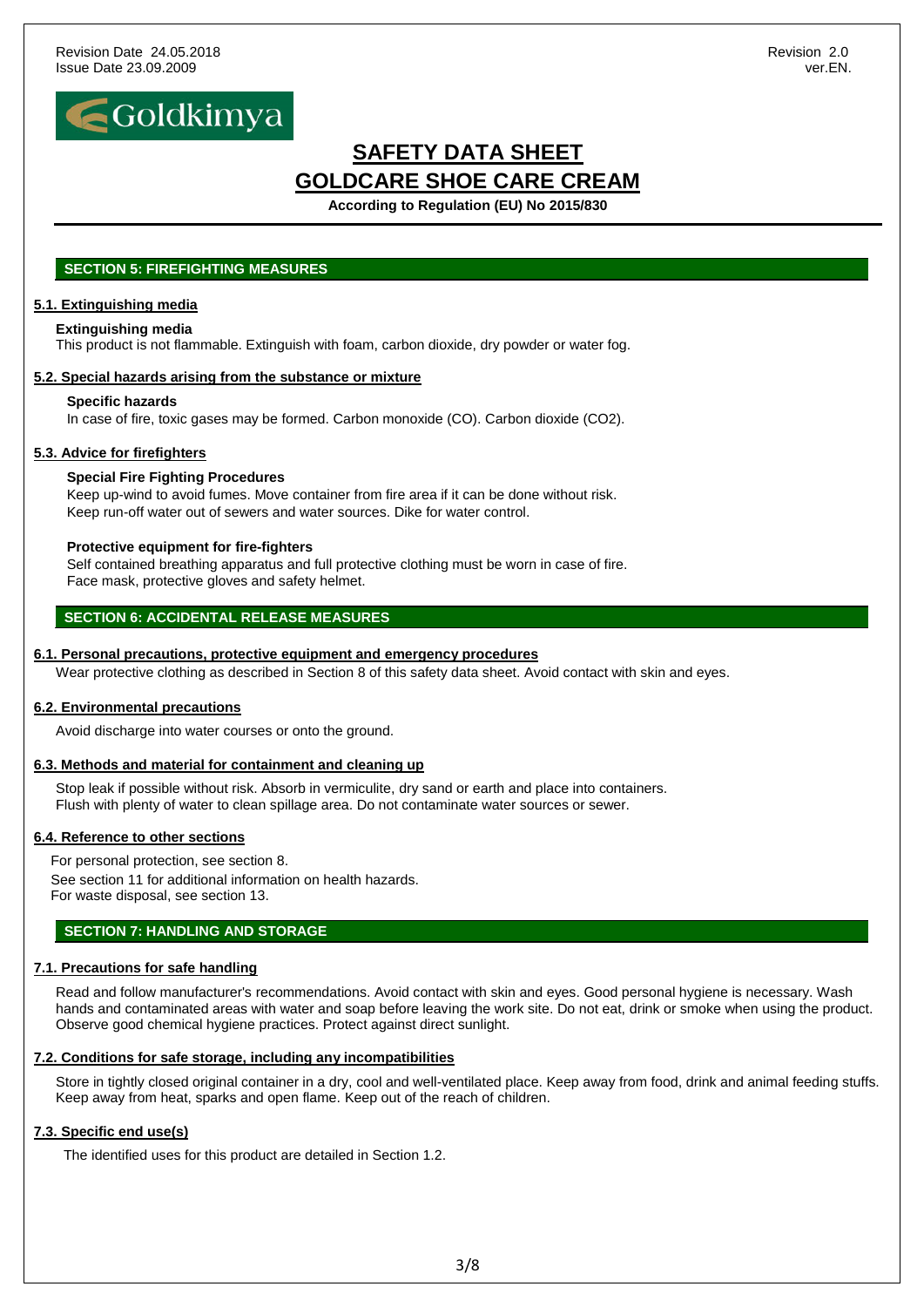

**According to Regulation (EU) No 2015/830**

## **SECTION 8: EXPOSURE CONTROLS/PERSONAL PROTECTION**

## **8.1. Control parameters**

| <b>Name</b>    | <b>STD</b> | TWA - 8 Hrs |              | STEL - 15 Min | <b>Notes</b> |  |
|----------------|------------|-------------|--------------|---------------|--------------|--|
| Diethanolamine | OEL        | 3 ppm       | 13 mg/m $^3$ |               |              |  |

OEL = Occupational Exposure Limit.

## **8.2. Exposure controls**

**Protective equipment**



## **Process conditions**

Provide eyewash station.

#### **Engineering measures**

Provide adequate ventilation. Observe Occupational Exposure Limits and minimise the risk of inhalation of vapours.

#### **Respiratory equipment**

No specific recommendation made, but respiratory protection may still be required under exceptional circumstances when excessive air contamination exists.

#### **Hand protection**

Use suitable protective gloves if risk of skin contact. PVC or rubber gloves are recommended.

#### **Eye protection**

If risk of splashing, wear safety goggles or face shield.

#### **Hygiene measures**

DO NOT SMOKE IN WORK AREA! Wash hands at the end of each work shift and before eating, smoking and using the toilet. Wash promptly with soap & water if skin becomes contaminated. Promptly remove any clothing that becomes contaminated. When using do not eat, drink or smoke.

#### **Skin protection**

Wear apron or protective clothing in case of contact.

#### **Environmental Exposure Controls**

Keep container tightly sealed when not in use. Store in a demarcated bunded area to prevent release to drains and/or watercourses.

## **SECTION 9: PHYSICAL AND CHEMICAL PROPERTIES**

## **9.1. Information on basic physical and chemical properties**

| <b>Physical State</b> | Solid.              |
|-----------------------|---------------------|
| Color                 | Misc. colours.      |
| Odor                  | Perfume.            |
| Solubility in water   | Insoluble in water. |
| <b>Boiling Point</b>  | Not available       |
| <b>Melting Point</b>  | Not available.      |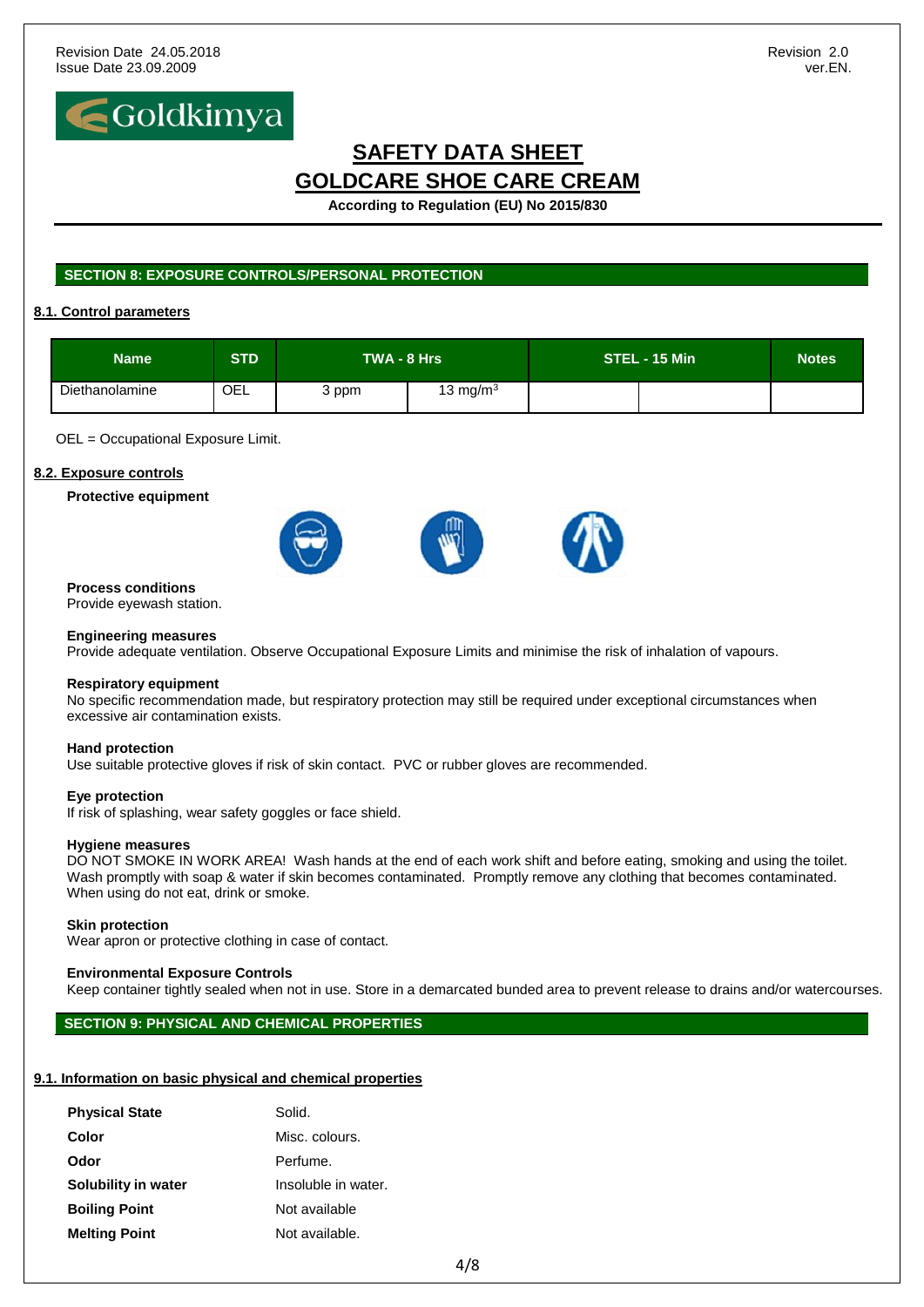

**According to Regulation (EU) No 2015/830**

| <b>Relative density</b>                                   | Not available.                                     |
|-----------------------------------------------------------|----------------------------------------------------|
| Vapour density (air=1)                                    | Not available.                                     |
| pH Value                                                  | $8,0-10,0$ @ $20^{\circ}$ C                        |
| <b>Viscosity dynamic</b>                                  | 200.000 - 400.000 mPas @20°C (L4-spindle, 1,5 rpm) |
| <b>Decomposition temperature</b>                          | Not available.                                     |
| <b>Partition coefficient,</b><br>noctanol/water (log Pow) | Not available.                                     |

## **9.2. Other information**

Not available.

## **SECTION 10: STABILITY AND REACTIVITY**

#### **10.1. Reactivity**

There are no known reactivity hazards associated with this product.

#### **10.2. Chemical stability**

Stable under the prescribed storage conditions. Stable under normal temperature conditions and recommended use.

#### **10.3. Possibility of hazardous reactions**

Will not polymerise.

#### **10.4. Conditions to avoid**

Avoid exposure to high temperatures or direct sunlight.

#### **10.5. Incompatible materials**

**Materials To Avoid**

No incompatible groups noted.

### **10.6. Hazardous decomposition products**

Fire creates: Carbon dioxide (CO2). Carbon monoxide (CO).

## **SECTION 11: TOXICOLOGICAL INFORMATION**

#### **11.1. Information on toxicological effects**

| Acute Toxic Dose $1 - LD 50$ > 2000 mg/kg | (oral - rat).      |
|-------------------------------------------|--------------------|
| Acute Toxic Dose $1 - LD 50$ >4000 mg/kg  | (dermal - rabbit). |

#### **Serious eye damage/irritation**

Based on available data the classification criteria are not met.

**Skin corrosion/irritation** Based on available data the classification criteria are not met.

#### **Skin sensitisation** May produce an allergic reaction.

**Respiratory sensitisation** Based on available data the classification criteria are not met.

## **Germ cell mutagenicity**

**Genotoxicity - In Vitro/ In Vivo** Based on available data the classification criteria are not met.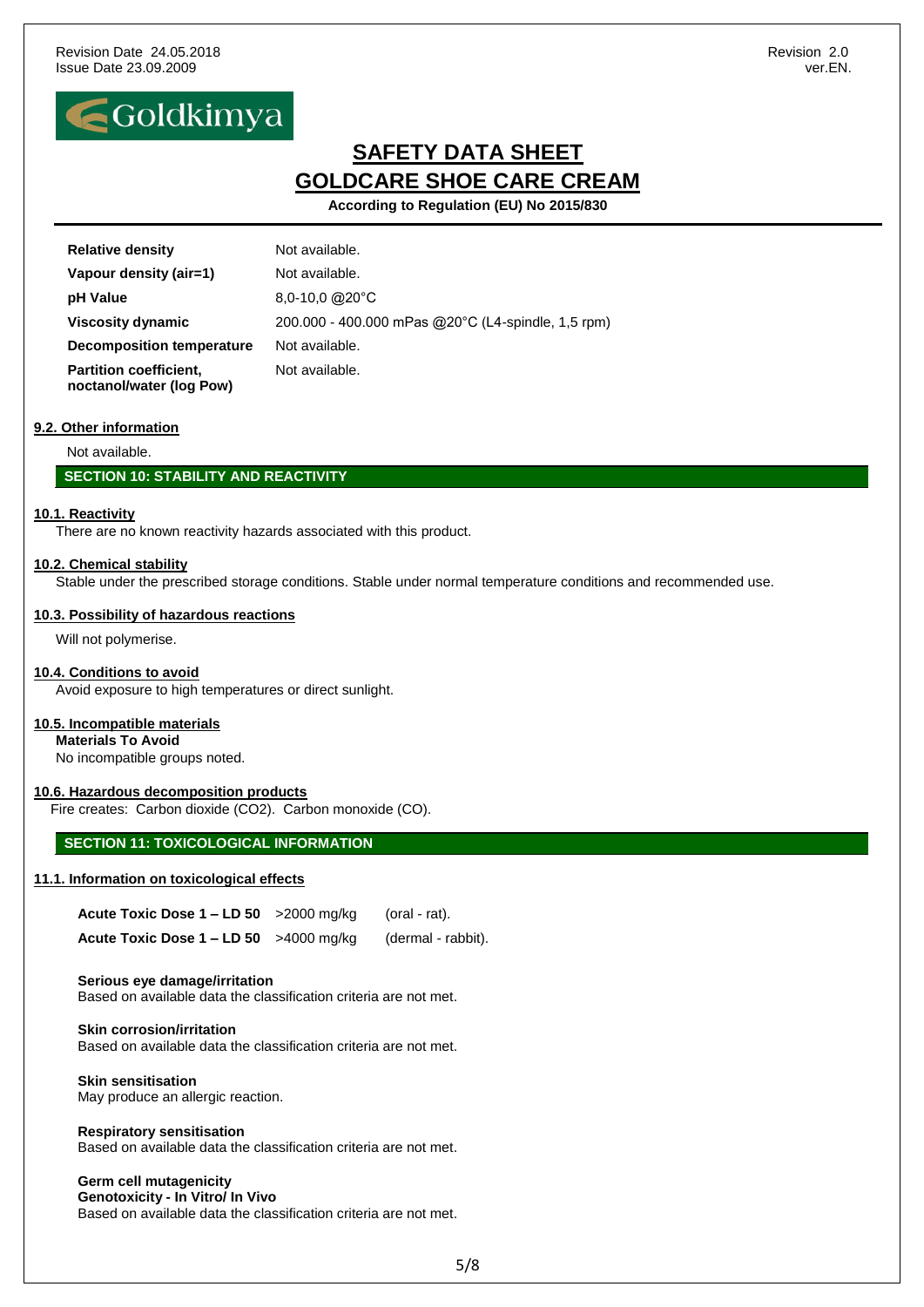

**According to Regulation (EU) No 2015/830**

#### **Carcinogenicity**

Based on available data the classification criteria are not met.

**Reproductive Toxicity – (Fertility/ Development)** Based on available data the classification criteria are not met.

**Specific target organ toxicity - single exposure** Based on available data the classification criteria are not met.

**Specific target organ toxicity - repeated exposure** Based on available data the classification criteria are not met.

#### **Aspiration hazard**

Based on available data the classification criteria are not met.

### **SECTION 12: ECOLOGICAL INFORMATION**

#### **Ecotoxicity**

Not dangerous for the environment.

#### **12.1. Toxicity**

Not available.

#### **12.2. Persistence and degradability**

### **Degradability**

There are no data on the degradability of this product.

#### **12.3. Bioaccumulative potential**

**Bioaccumulative potential** No data available on bioaccumulation.

**Partition coefficient** Not available.

#### **12.4. Mobility in soil**

**Mobility :** The product is miscible with water. May spread in water systems.

#### **12.5. Results of PBT and vPvB assessment**

This product does not contain any PBT or vPvB substances.

#### **12.6. Other adverse effects**

No information required.

#### **SECTION 13: DISPOSAL CONSIDERATIONS**

#### **13.1. Waste treatment methods**

Dispose of waste and residues in accordance with local authority requirements. Environmental manager must be informed of all major spillages. Do not allow runoff to sewer, waterway or ground. Recover and reclaim or recycle, if practical.

### **SECTION 14: TRANSPORT INFORMATION**

## **General**

The product is not covered by international regulation on the transport of dangerous goods (IMDG, IATA, ADR/RID).

#### **14.1. UN number**

Not applicable.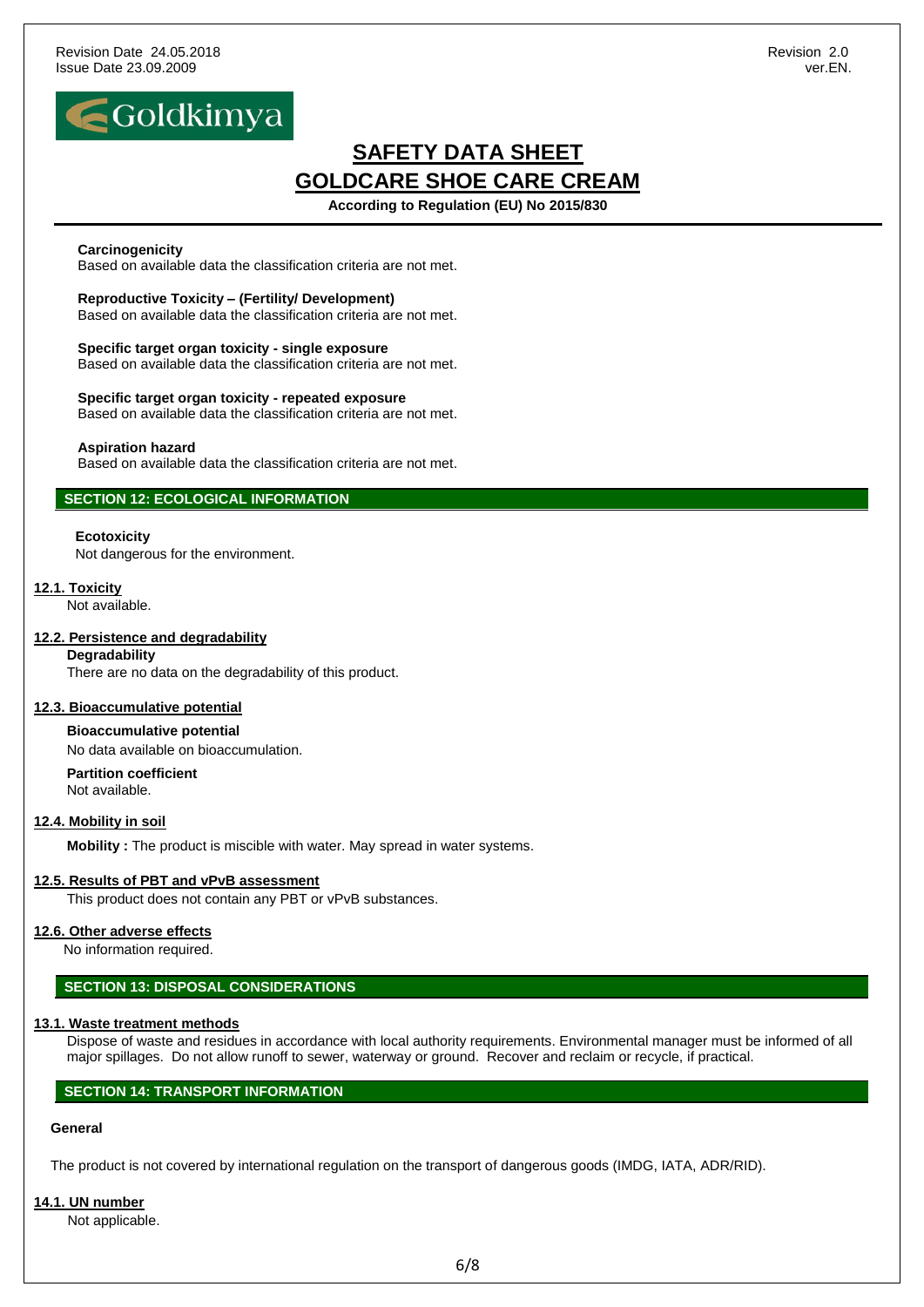

**According to Regulation (EU) No 2015/830**

## **14.2. UN proper shipping name**

Not applicable.

# **14.3. Transport hazard class(es)**

**Transport Labels** No transport warning sign required.

#### **14.4. Packing group** Not applicable.

**14.5. Environmental hazards Environmentally Hazardous Substance/Marine Pollutant** No.

## **14.6. Special precautions for user**

Not applicable.

#### **14.7. Transport in bulk according to Annex II of MARPOL73/78 and the IBC Code** No data available.

## **SECTION 15: REGULATORY INFORMATION**

## **15.1. Safety, health and environmental regulations/legislation specific for the substance or mixture**

### **Guidance Notes**

Workplace Exposure Limits EH40. Introduction to Local Exhaust Ventilation HS(G)37. CHIP for everyone HSG(108).

## **EU Legislation**

Regulation (EC) No 1272/2008 of the European Parliament and of the Council of 16 December 2008 on classification, labelling and packaging of substances and mixtures, amending and repealing Directives 67/548/EEC and 1999/45/EC, and amending Regulation (EC) No 1907/2006 with amendments.

## **15.2. Chemical Safety Assessment**

No chemical safety assessment has been carried out.

## **SECTION 16: OTHER INFORMATION**

## **Abbreviations and acronyms used in the safety data sheet**

ADR: European Agreement on International Carriage of Dangerous Goods by Road. ADN: European Agreement on the International Carriage of Dangerous Goods by Inland Waterways. RID: European Agreement on International Carriage of Dangerous Goods by Rail. IATA: International Air Transport Association. ICAO-TI: Technical Specification for Safe Transport of Dangerous Goods by Air. IMDG: International Maritime Dangerous Goods. TWA: Time weighted average STEL: Short Term Exposure Limit ATE: Estimated value of acute toxicity EC No: European Community number CAS: Chemical Theory Service. LD50: Substance that causes 50% (half) death in the test animals group (Median Fatal Dose). LC50: Substance concentration causing 50% (half) death in the test animals group. EC50: Effective Concentration of the substance causing the maximum of 50%. PBT: Persistent, Bioaccumulative and Toxic substance. vPvB: Very Permanent, Very Biofriendly. SEA: Classification, labeling, packaging regulation DNEL: Derivative Inactive Level PNEC: Estimated Unaffected Concentration BHOT: Specific Target Organ Toxicity